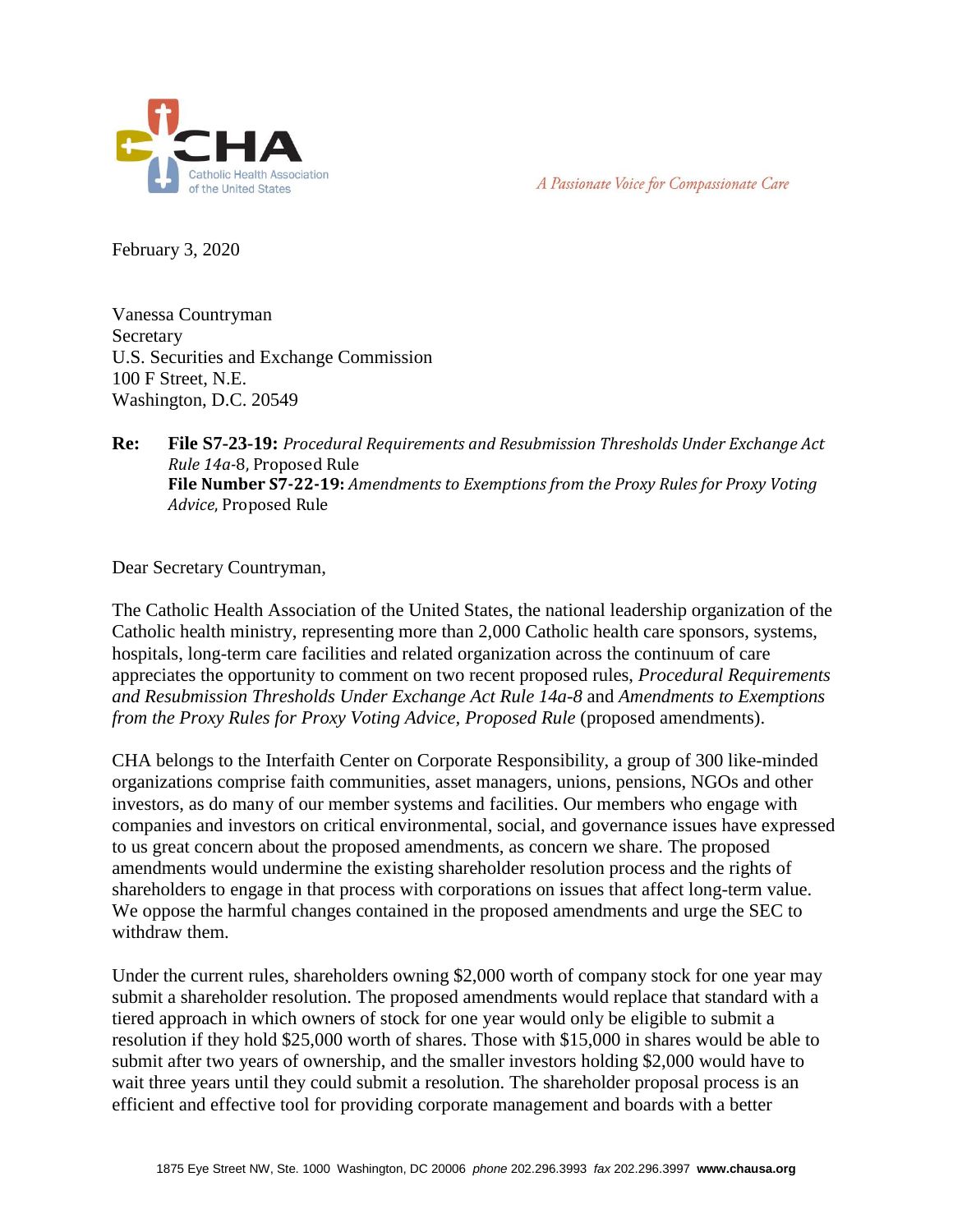Secretary Vanessa Countryman February 3, 2020 Page 2 of 3

understanding of shareholder priorities and concerns, benefiting both issuers and proponents. The proposed amendments will make it harder for smaller investors to bring important concerns and raise issues of risk to the companies they own. This both disadvantages corporations, which will be deprived of their contributions, and raises questions of equity by denying small investors access to the proxy.

The proposed amendments would also change the standard for when resolutions can be resubmitted. The support that shareholder proposals must receive to be eligible for resubmission has been set a modest levels to allow emerging issues to build support over time form other investors. The proposed amendments would change the thresholds from 3% of shares votes in the first year, 6% in the scone year and 10% in the third year of submission, to 5%, 15% and 25% respectively.

In addition, the proposed amendments would allow exclusion of a proposal that has been voted on three or more times in the past five years and achieved at least 25% of the votes if the last time it was voted on support dropped by more than 10% compared to the previous vote. The proposed increase in resubmission thresholds threatens to unnecessarily exclude important proposals that gain traction over time and will ultimately stifle key reforms.

Many times through the years resolutions that initially received low votes went on to receive significant support or led to productive engagement as shareholders came to appreciate the serious risks they presented to companies. Examples include the issue of board declassification, first proposed in 1987 with under 10% support and now considered best practice, and resolutions to address climate change and human rights risk. These issues initially received low support but are increasingly recognized as posing important financial and reputational risks that corporations are taking steps to address. It can take time for investors to appreciate the importance of emerging issues and their implications for the corporation. The proposed amendments could prevent significant topics from ever being raised and considered, the detriment of all stakeholders.

In addition to the Rule 14a-8 proposals, SEC also approved changes regarding proxy advisory firms. We believe these modifications will undermine the voice of investors and produce more "management-friendly" votes, unfairly stacking the deck against shareholders and towards corporate management. The proposal would require that proxy advisory firms allow companies to review and provide feedback on proxy voting advice and would greatly impede the ability of institutional investors to get independent advice and information about how to vote on director elections and shareholder proposals. The fact that the proposed rule does not give shareholder proposal proponents and shareholders conducting "vote no" campaigns the same right of review further underlines that the rule would provide an unfair advantage to company management to the detriment of shareholders.

Proxy advisory firms are a cost-effective part of the shareholder voting process. Giving companies a mandated right to review their recommendations would threaten their independence